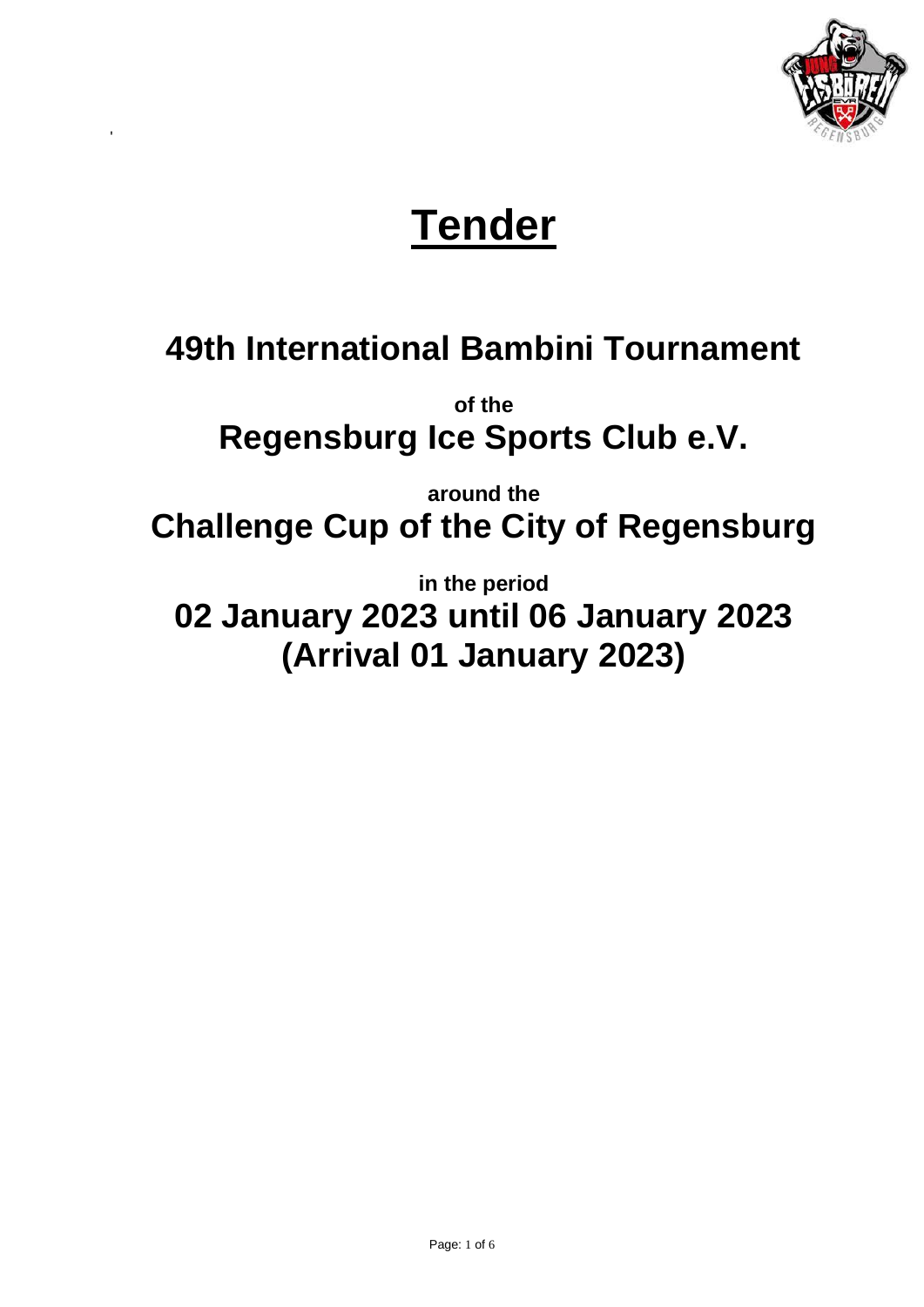

### **1. implementing rules**

The Games shall be played in accordance with the Statutes of the IIHF, the provisions of the Competition Regulations of the DEB and the current valid International Laws of the Game.

#### **2. organiser**

Regensburg Ice Sports Club e.V.

#### **3. place and time**

The tournament will take place from 02 to 06 January 2023 in the Donau-Arena Regensburg.

#### **4. participants**

Eight teams

#### **5. conditions of participation**

Players born in 2010 and younger are eligible to play. Girls born in 2009 and later are eligible to play.

The minimum playing strength per team is 12 field players plus 1 goalkeeper, the **maximum playing strength is** 20 field players plus 2 goalkeepers.

#### **6. registration conditions**

Registration deadline is 30.09.2022

The date of receipt of the registration counts. Please understand that we can only invite one team from one country if possible.

After registration, the number of participants with coaches and support staff, player registration list and the club logo must be sent to EV Regensburg by e-mail to [j.corres@jungeisbaeren.de](mailto:j.corres@jungeisbaeren.de) by 31.10.2022 at the latest.

#### **7. costs**

Tournament entry fee 350.-- € Accommodation and board costs per child 300.-- € Deposit of 1.500. $\div \in$  is due by 31.10.2022 to the following account:

#### **Regensburg Ice Sports Club e. V. IBAN: DE06 7505 0000 0026 5264 83 BIC: BYLADEM1RGB**

to perform.

The deposit will be offset against the total tournament costs/catering costs. The complete tournament fee must be paid into the above account by 20.12.2022 at the latest.

In case of cancellation there will be no refund of the deposit! Furthermore, no cash payments are accepted.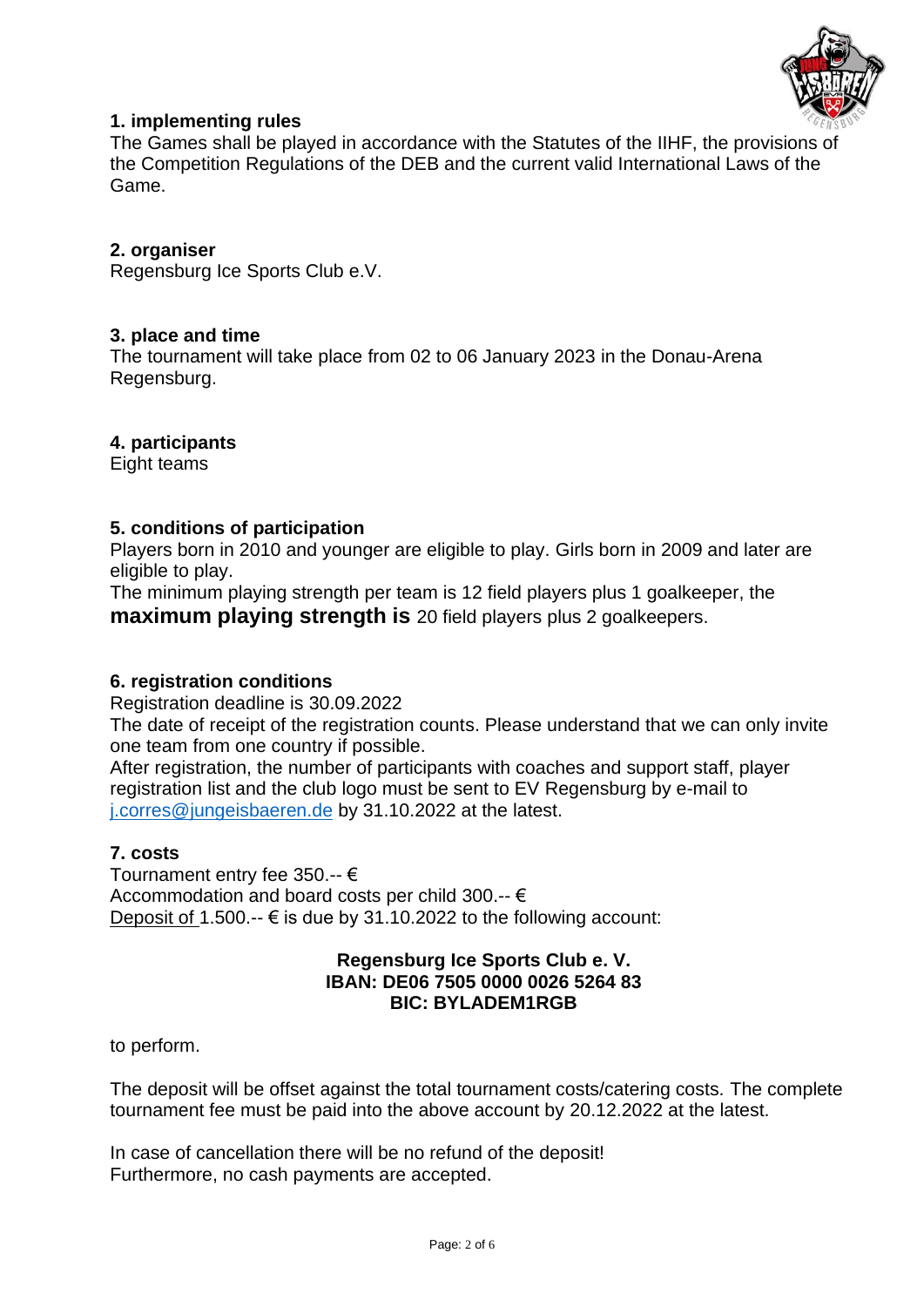

### **8. game mode**

The playing time is twice twenty minutes with a five-minute break without ice preparation. 9 games per team are guaranteed.

The teams play each against each other, followed by the placement matches.

One half-time corresponds to one match in the preliminary round and is valued at two points. A draw is worth one point.

In the placement matches, the two halves are counted as one match. In the event of a tie, the penalty shoot-out shall decide. If a tie occurs at the end of regulation time in the playoff games, the penalty shoot-out will be immediately carried out with 3 shots from 3 different players per team in accordance with IIHF rules.

#### **9. playtimes**

The match times will be communicated before the start of the tournament.

#### **10. medical service / liability**

The medical service will be provided by the organiser.

In case of accidents or illness of participants, the respective club has to bear possible medical and transport costs itself.

The organiser does not assume any liability. Necessary insurances shall be borne by the clubs themselves.

#### **11. accommodation**

The teams will be accommodated with coaches and support staff in the nearby

#### **Hotel Dream Inn Von-Heyden-Str. 12 in 93105 Tegernheim**

housed.

The house rules of the hotel must be observed at all times.

A bus transfer to the ice station and back to the hotel will be organised for the teams, departure times will be announced on site. Please note that the shuttle can only be provided in the morning and evening. A shuttle during the day is unfortunately not possible.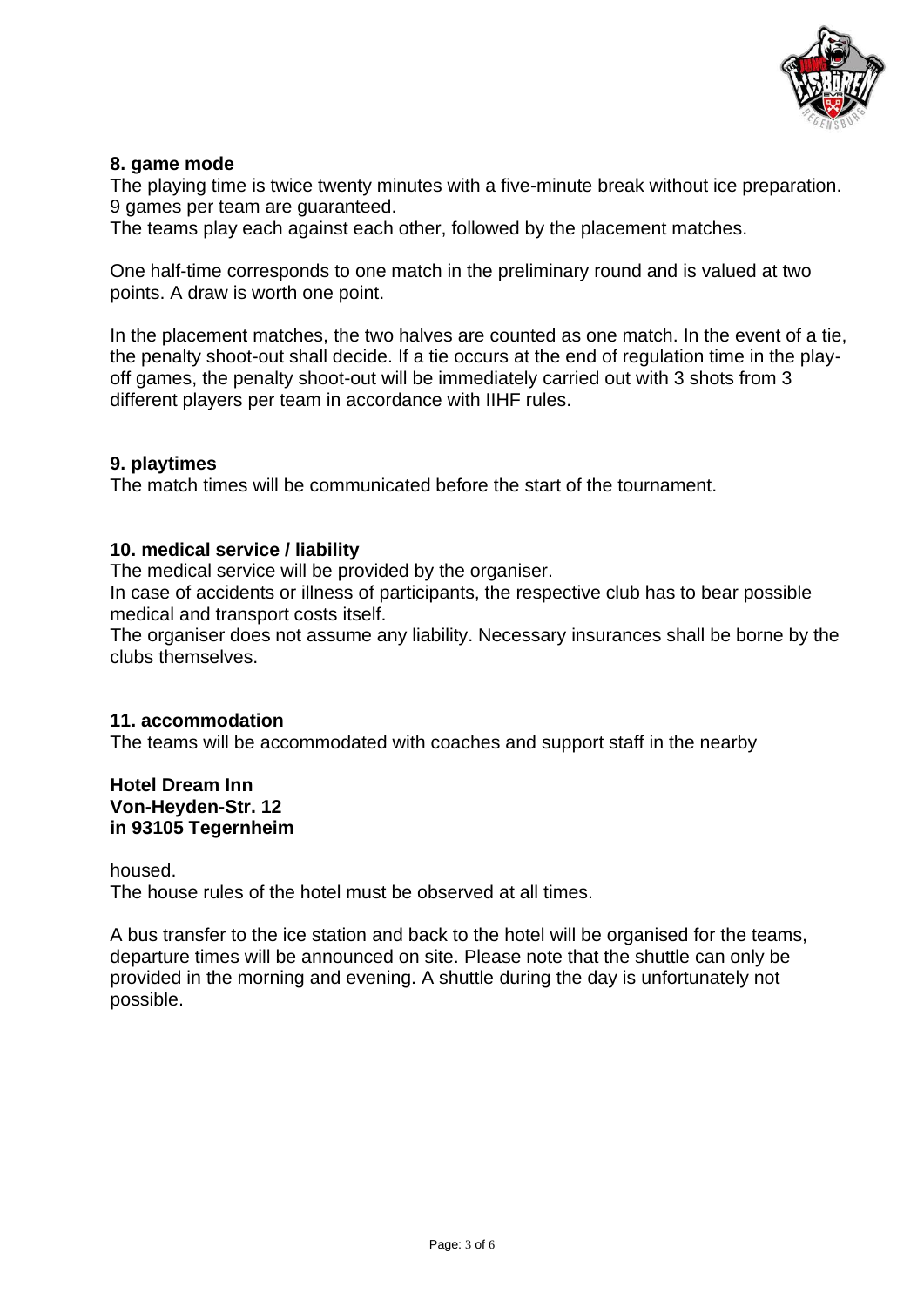

The hotel is only available to the teams, accompanying parents and friends must ar their own accommodation.

#### Our tip:

Hotel Green Spirit Frankenstr. 9e 93059 Regensburg

#### **12. catering**

Breakfast is **free of charge** and is included in the accommodation costs. Meals can be booked in addition. Please return the enclosed form by 01.12.2022 at the latest! Please note that no changes are possible after this date! We also ask all participants to inform us if vegetarian meals are desired or if intolerances have to be taken into account.

Price per meal 8,00€ /per person (lunch and dinner)

#### **13. referee**

The referees shall be appointed by the Regensburg Ice Sports Club in agreement with the referee chairman of the Bavarian Ice Sports Association.

#### **14. cabins/drying rooms**

Cabins are provided by the club. These cannot be used permanently. Drying rooms will be provided for the duration of the tournament.

#### **15. protests**

Protests are only valid if they are handed in in writing to the tournament management at the latest 15 minutes after the end of the match.

#### **16. honours**

The winner receives the challenge cup of the city of Regensburg. He undertakes to defend it again the following year.

The remaining teams will receive commemorative prizes.

Furthermore, a fairness cup will be played.

The best goalkeeper and the best scorer of this tournament will receive a prize. The final matches are also not included in this ranking!

#### **17. players' clothing**

All participants have to bring at least two sets of jerseys with two different colours (light/dark) to the tournament.

#### **18th Opening Ceremony**

The opening ceremony with the official welcome will take place on 02 January 2023 on the ice in the Donau Arena in Regensburg. The teams will compete with skates and jerseys.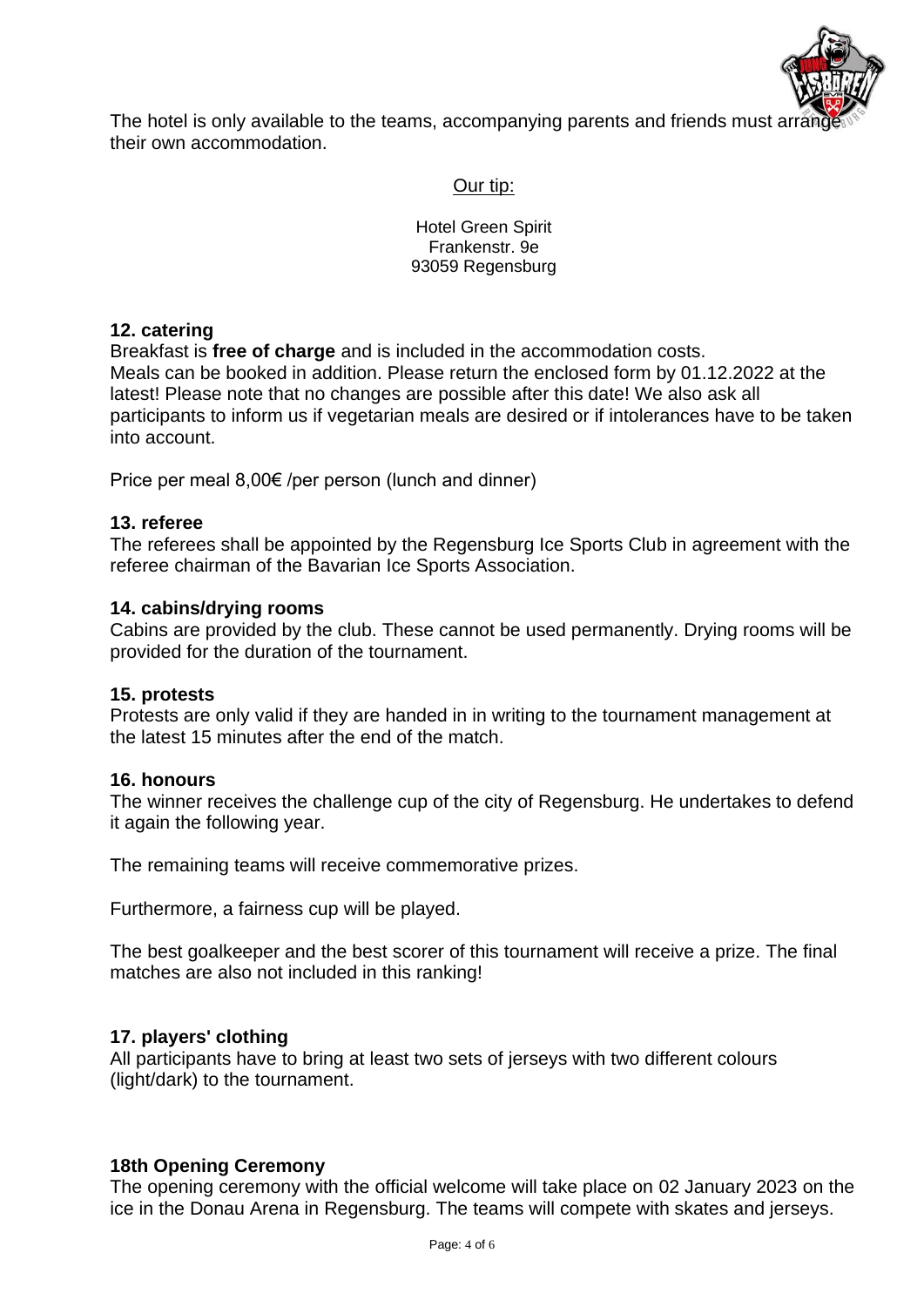

### **19. tournament evening**

Traditionally, a "colourful evening" is held during the tournament. Place and time will be announced at the beginning of the tournament. More detailed information will be provided in due course.

ATTENTION: All team activities will take place depending on the pandemic situation at the time of the event and the then valid regulations or may have to be cancelled without substitution.

#### **20. closing ceremony**

The closing ceremony and the award ceremony will be held on the ice after the last match on the final day of the event, 06 January 2023. The active players of the last pairing will remain on the ice with their equipment, all other teams will come onto the ice surface with skates and jerseys.

It is important that all teams are present at the opening and closing ceremonies.

#### **ADMISSION TO ALL GAMES AND EVENTS IS FREE!**

With sporting greetings

Julia Corres & Bernhard Brunner Tournament management

# **Registration**